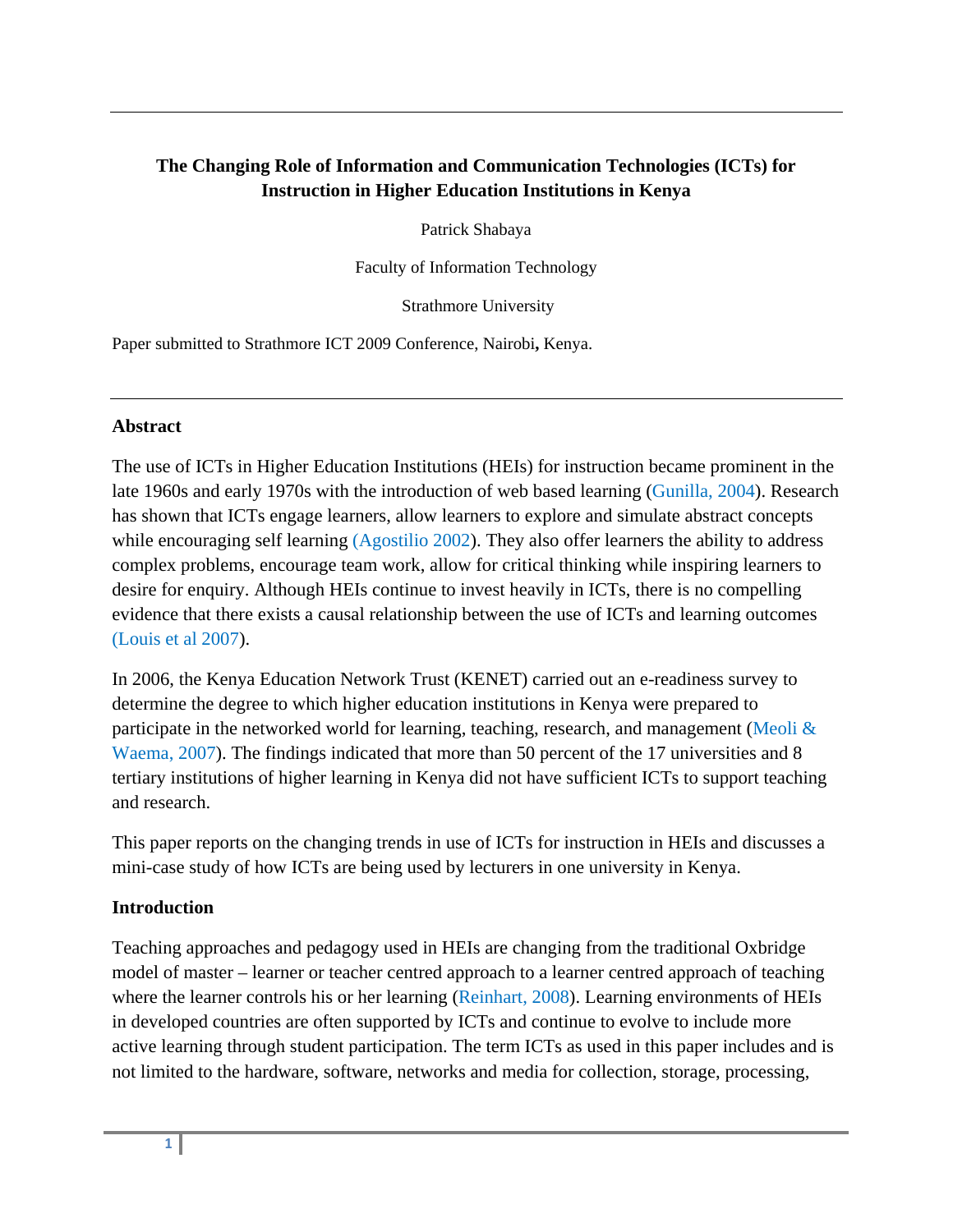transmission and presentation of information. The learner centred approach encourages learning to take place both inside as well as outside the classroom.

ICTs offer flexibility, they engage and motivate learners and therefore encourage a learner centred approach to teaching. The use of ICTs has evolved from the simple e-learning systems of the 1960s to the more collaborative WEB 2.0 technologies where students are not just passive learners but also generators of knowledge.

Unfortunately, developing economies such as those in the East African region are grabbling with inadequate resources such as low student to computer ratios, low IT literacy, poor infrastructures, low Internet availability and limited bandwidth. The latest e-readiness survey by KENET carried out in 2008 (Meoli & Waema, 2009) indicated that there is low usage of ICTs for teaching and that most HEIs often use ICTs for operational functions rather than instruction. However, simply putting computers into universities may not on their own positively impact student learning. Instead, HEIs in the region will need to be more innovative and tackle those problems that cause resistance to using ICTs such as negative attitudes, low IT literacy, low interest from lecturers, and poor technical support.

### **Role of ICTs in Education**

Over the years, business organisations have used ICTs to raise productivity and improve the efficiency of their processes. The introduction of ICTs in HEIs has often targeted operational functions rather than teaching. In cases where they have been acquired for teaching, institutions hardly bother to evaluate their impact on the productivity of lecturers, quality of learning output and cost of production of their products (students). Most of the lecturers in HEIs simply use ICTs to process and store data. This is however changing as learners start to demand for accountability from HEIs for quality teaching and research through the use of ICTs.

In the year 2007 the Kenya Education Network Trust (KENET) in partnership with the Kenyan government initiated a project to interconnect more than forty HEIs in Kenya onto a single portal and then to the Internet. This project allows KENET and subsequent member institutions to benefit from the recently completed project that links the East African region to the global network through the Middle East using a fibre cable. This will create an impetus where HEIs will develop local digital content that can be shared among member institutions. The project is expected to encourage these institutions to adapt new teaching and learning technologies such as e-learning, use of Web 2.0 technologies, e-journals, podcasts, blogs, and forums in order to create flexibility in learning.

ICTs can transform the traditional authoritative learning into more transparent learning, with the teacher becoming a facilitator rather than the expert. Through ICTs, learning can become more active rather than passive, more conversational as opposed to publication. Information technology will transform learning from traditional formal schooling to lifelong learning. The concept of a library continues to evolve such that it is no longer a physical reading room but an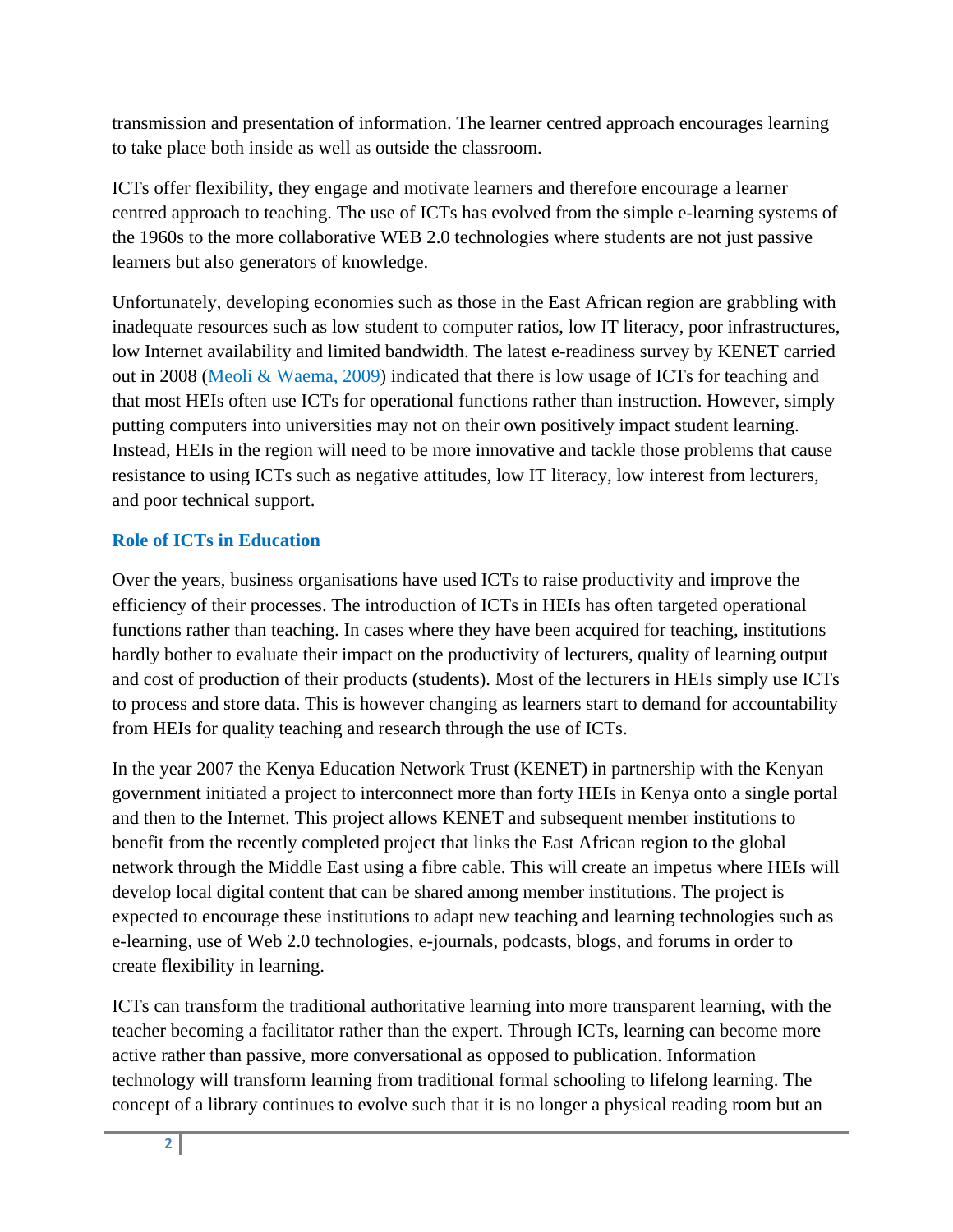online virtual location where learners can access different databases in different formats (multimedia). New learning technologies are evolving to allow for collaborative and flexible learning such as the use of LibriVox (www.librovox.org) and Teachertube (www.teachertube.com) that are highly motivational to learners.

The demand for quality teaching from stake holders in education (learners and employers) has created a need to re-define teaching. Teaching is no longer restricted to scheduled classroom (same place and same time) where the professor imparts knowledge to learners. Instead, teaching has become flexible, asynchronous and controlled by the learner (any place and any time).

Proper use of the Internet encourages critical thinking thus cultivates deep learning where learners learn independently. **McMclintock (1997)** says that HEIs would benefit more from ICTs if they aligned their curriculum with the ICT tools being used. He concludes that ICTs will soon become mutually exclusive in the labs, such that the classroom, library and the computer labs will no longer be separate learning places.

Carnoy (**2005**) studied the cognitive impact of ICTs on the intellectual content and competence of students. His findings showed that Internet usually has a positive measurable impact on learners' intellectual content (what learners think). However, on the contrary there was no compelling evidence on the cognitive impact of ICTs on the intellectual competence (how learners think). It means that although ICTs might not directly improve the thinking process of the student, it improves his ability to learn by gathering and analysing content. He recommended that since lecturers appear to resist the change from the traditional lecture method to learner centred, then HEIs should retain the status quo and blend ICTs with the current approach rather than radically transform it.

### **Learning Technologies**

The Internet supports different types of technologies that can be used by HEI to improve the quality of teaching. Institutions with limited access to computers should install hotspots to provide wireless connectivity to encourage learners to connect to the Internet from their laptops.

Learning management systems such as WebCT, Sakai, Blackboard or Moodle can be used to deliver educational content to learners in the form of e-learning through various electronic media.

Universities may also use social network sites such as Facebook, Twitter, MySpace that will support learners who want to share online information and therefore provide a powerful mode of communication between lecturers and students. Students and lecturers can also share book marks through the social bookmarking sites such as Delicious which will promote collaborative learning.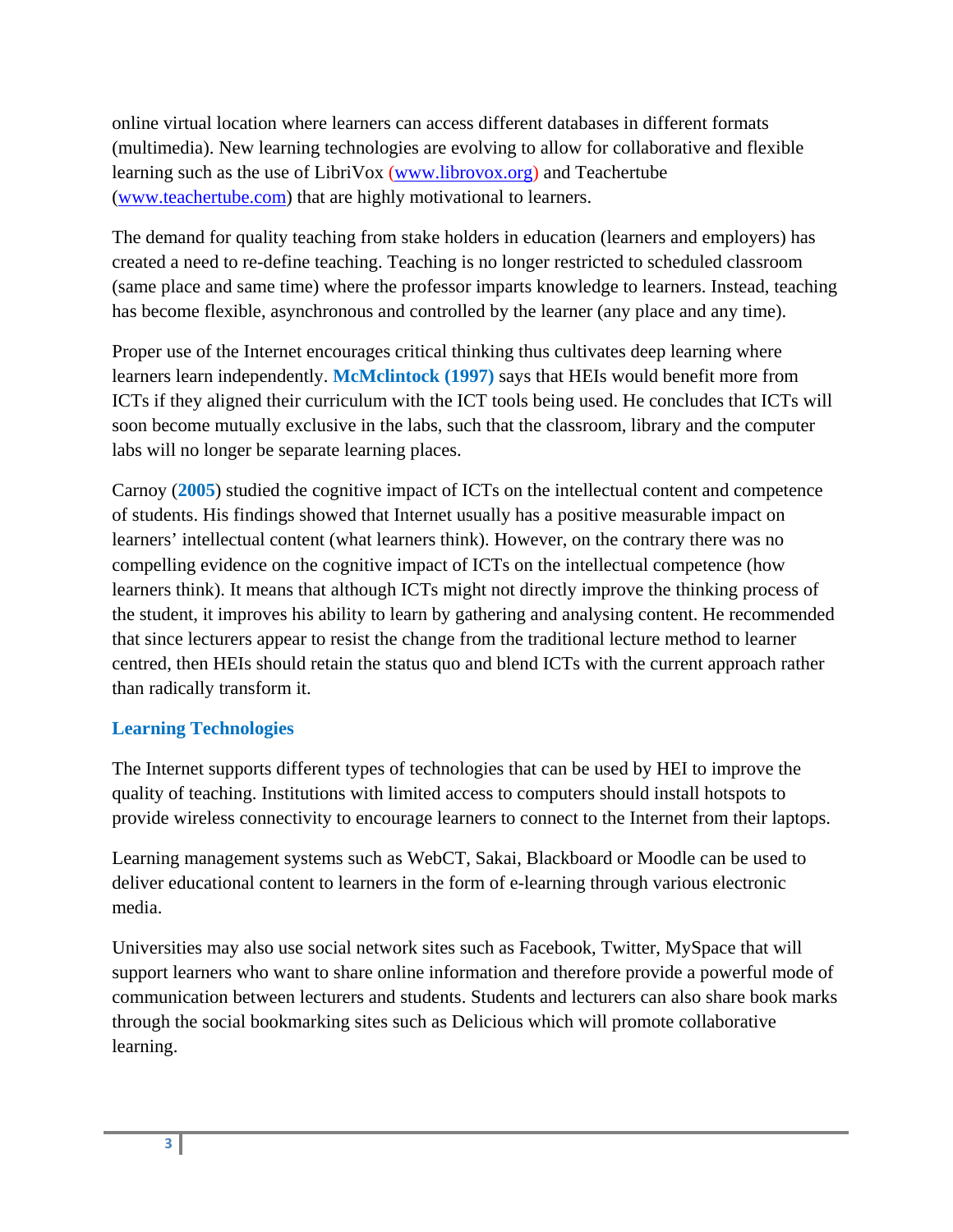Bloging or'weblog'could be exploited by lecturers since they provide bi-directional learning where learners fully contribute to the learning process. Learners may join or start their own blogs that will create a rich learning environment and provide for a diverse, alternative source of information for higher education.

Wikis, like Wikipedia are also an effective tool for mass collaborative authoring among students or even between students and lecturers. HEIs can take advantage of this powerful phenomenon that has played a massive role in challenging the way we create knowledge.

Podcasting could also be utilized since it makes available a very broad spectrum of educationally useful audio material, including radio programmes from around the world, lectures, conference speeches, and custom-produced podcasts created by enthusiasts. It is also possible for universities to avail their lectures as podcasts to their students through librovox on the Internet.

With more and more students owning mobile phones, instant messaging (IM) is becoming such an integral part of students' lives such that universities should work out modalities to incorporate IM as a tool for teaching and learning.

Web based services such as Google Apps or Lulu provide access to office productivity, communication, and file storage tools that support teachers to design, publish, and print original material. These tools can be used to facilitate inexpensive production of publications by both students and lecturers.

Nearly all university students have an e-mail address which could be exploited by teachers where assignments, discussion points or feedback from teachers can be mailed to students to encourage learning away from the classroom

# **Challenges of Using ICTs for Teaching**

Most technologies used for teaching still suffer from a one directional approach in their use such that it is difficult for learners to fully interact with the resources. The material is pre-prepared and learners are left to make sense of it without much flexibility which limits the level of creativity of learners who use these resources. In case of forums and blogs, strict supervision is required of the learners which forces lecturers to use assessment tests in order to check that all learners are active in the forums. The learning curve to some of these tools is also high especially to the older teachers. Content development for e-learning requires extra time to learn the tools as well as high IT skills to prepare this content. There are also times when the learners are demotivated by frustrating low Internet speeds or inability to access certain online services required for learning because of tight controls imposed by institutional policies.

Although the effective use of ICTs for teaching require closer interaction between learners as well as extra time and effort for content development, most of the institutions do not recognise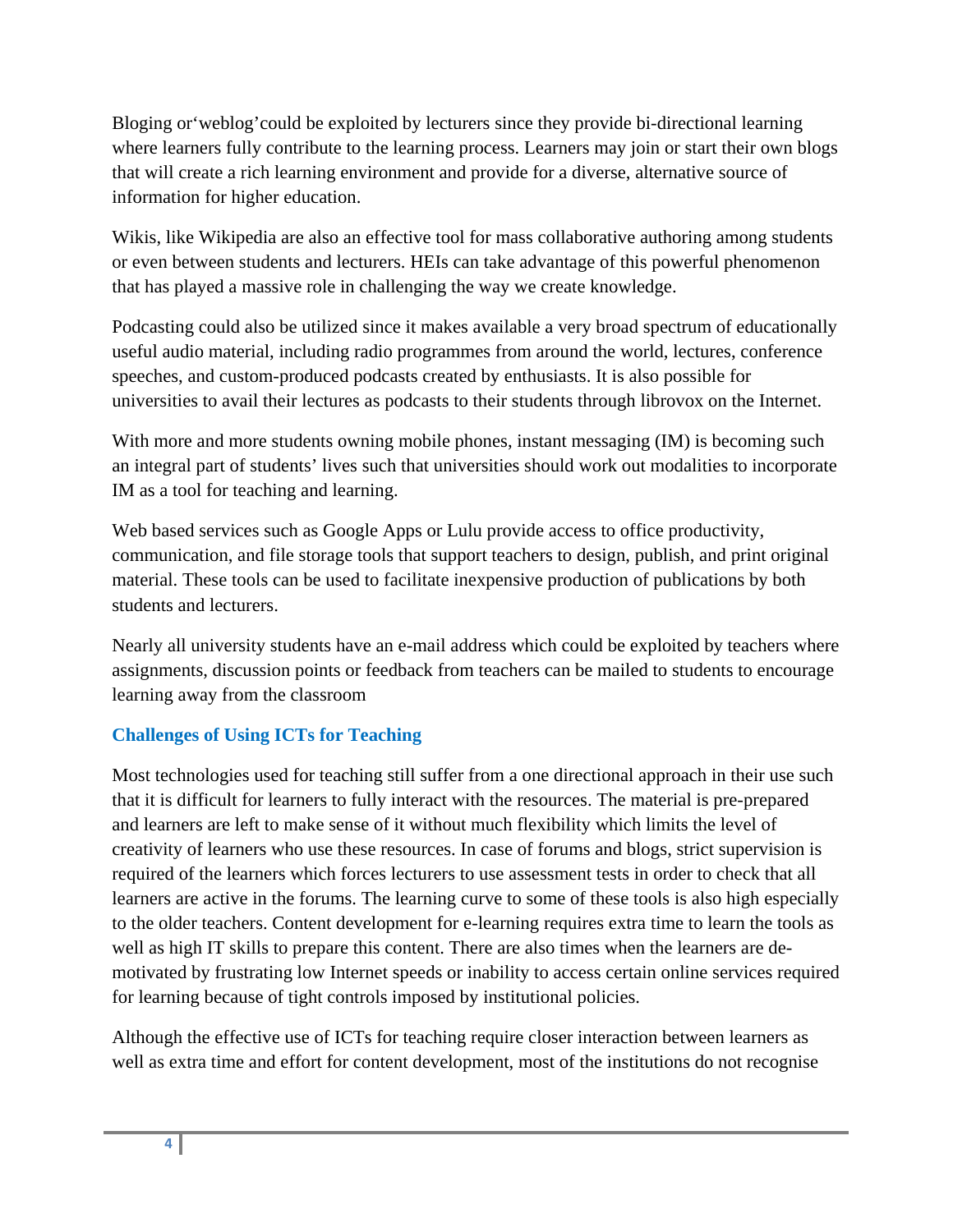this effort. No university incorporates the use of ICTs as a performance indicator towards academic staff promotion.

Jedeskog (**2004**) argues that ICTs distort the objective of learning such that learners end up focusing more on searching for information and not the understanding of the content searched. Basic Internet serch is limiting since it does not allow learners to convert information into knowledge. In some other cases, learners put too much emphasis on the use of ICT which leads to individualistic approach to learning and therefore lose the important aspect of the shared growth of cognitive acquired through working together.

Some students find learner centred approach of teaching too demanding and often get left behind. This means that users of ICTs for learner centred must be themselves very conversant of these challenges in order to maximize their advantages.

It is also worth noting that the social cultural theory of learning, **(Sutherland & Amstrong, 2004)** asserts that students often bring their past IT skills and habits to the classroom which could promote or inhibit learning. In some cases experiences brought to class need to be unlearned in order to create new stuff as the past could be interfering with what is being taught.

## **How e-ready are HEIs in Kenya for Teaching and Learning**

In 2008, there were 7 public universities, 8 public university colleges and 11 private fully chartered Universities as per the Commission of Higher Education database (www.che.ac.ke).

The e-readiness survey by Meoli & Waema (**2009**) serves as an important source of strategic information for HEIs that could be used to enhance the use of ICTs for teaching and learning. The survey noted that:

- a) Institutional leadership does not consider ICT strategically important for teaching, learning and research
- b) Most universities have poor Internet connectivity and yet they spend only 0.3% of their income to pay for bandwidth.
- c) Although HEIs are purchasing more computers for staff than students only 23% of staff have computers in their offices
- d) Most students think Internet access on campus is worse than that of the cyber
- e) 8% of the students reported that their primary access to computers was at campus
- f) The biggest challenge of most universities is the inability to access the internet which leads to low development of local content
- g) HEIs are at their initial stages of using ICTs for teaching and learning
- h) Access to e-content is low with only 27% of the HEIs with an Online Public Access (OPAC) that can allow learners to access off campus
- i) There is low usage of research databases with only 17% of lecturers accessing or owning a database
- j) The inconvenience and the cost for both staff and students to access the internet is the cause low usage of ICTs for learning.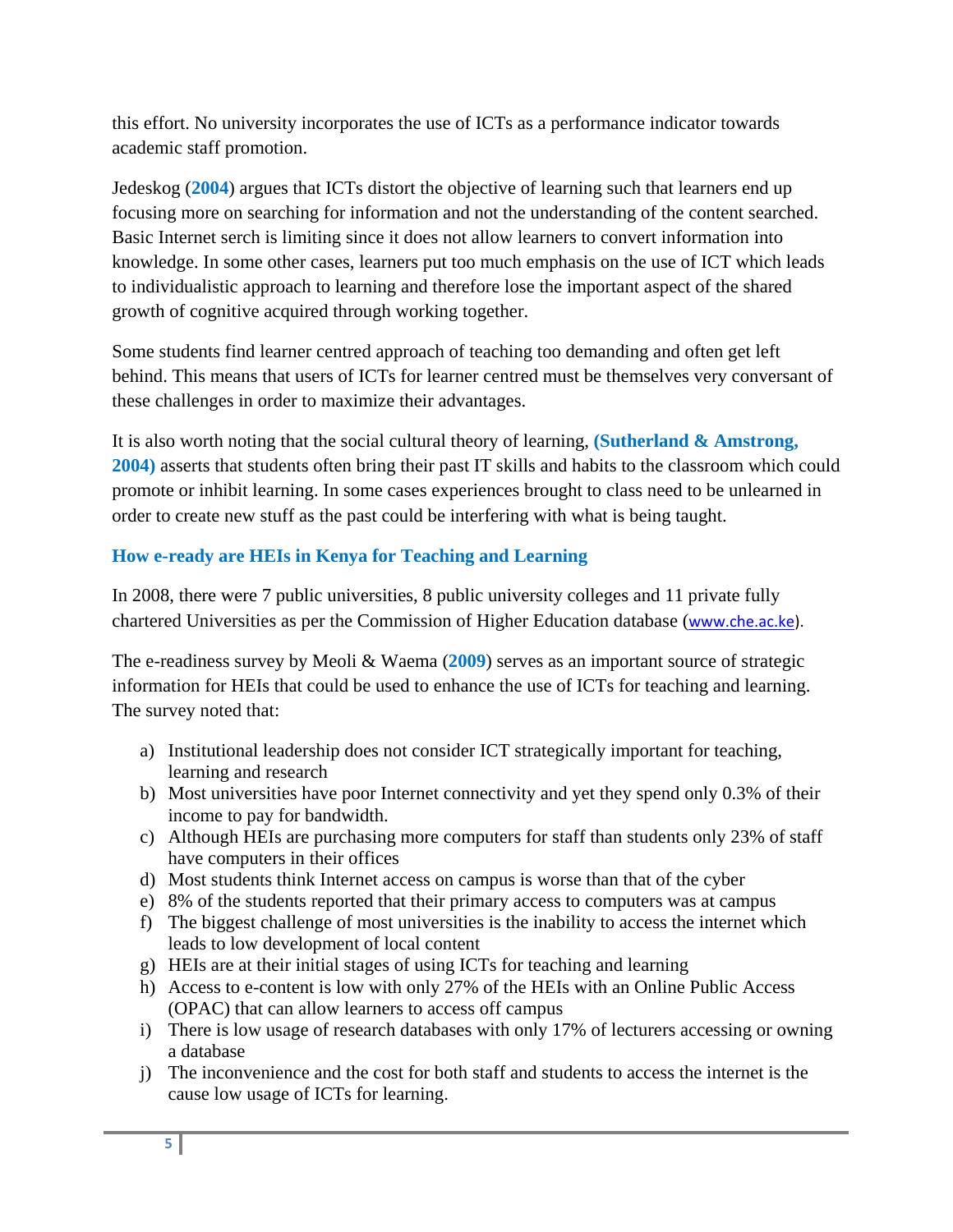From these conclusions, it can be deduced that more than 50% of the universities are not e-ready to use ICTs for teaching, research and learning. A few of the universities that might have been included among those with just enough bandwidth, have put in place too many controls that limit downloading of audio and video content which limit Internet use to only text downloads.

### **Findings from a single mini-case study at Strathmore University**

The min-case study was carried out at Strathmore University. In this study, secondary data from the e-learning system, the library management system and schedules of audio visual usage by academic staff was collected and analysed. Four participants (lecturers) were also interviewed in order to test their perceptions on the use of ICTs for teaching. The selection of participants required that the participant must have used both audio visuals and the e-learning platform for no less than two years. The use of ICTs across the three core disciplines of humanities, information technology and business was analysed. The objectives of the study were:

- 1. To find out what type of ICTs are used and how they are used. This was to assess the use of e-journals, courses on the e-learning platform and percentage use of audio visuals and other ICTs.
- 2. To study what motivates or de-motivates lecturers to use ICTs
- 3. To study the perceived impact of collaboration among users of ICTs on campus
- **4.** To study the impact of organisational support (inaction of policies) towards use of ICTs for teaching and learning

### **Results**

The analysis of the data in the e-learning Moodle platform indicated that over the last eight month in the year 2009, 67 out of 110 (61%) of the academic staff members were actively using the learner management system. Graph 1 shows the distribution of usage (number of lecturers with courses on e-learning platform) over the eight months. The drop in the curve between March and June was caused by low usage when the full time classes were on recess.

A 61 percent usage of e-learning can be considered as being good since it is easier to diffuse the use among the remaining 39% non ICT users. It was not possible in this study to measure the impact of ICTs on the learning outcome of students.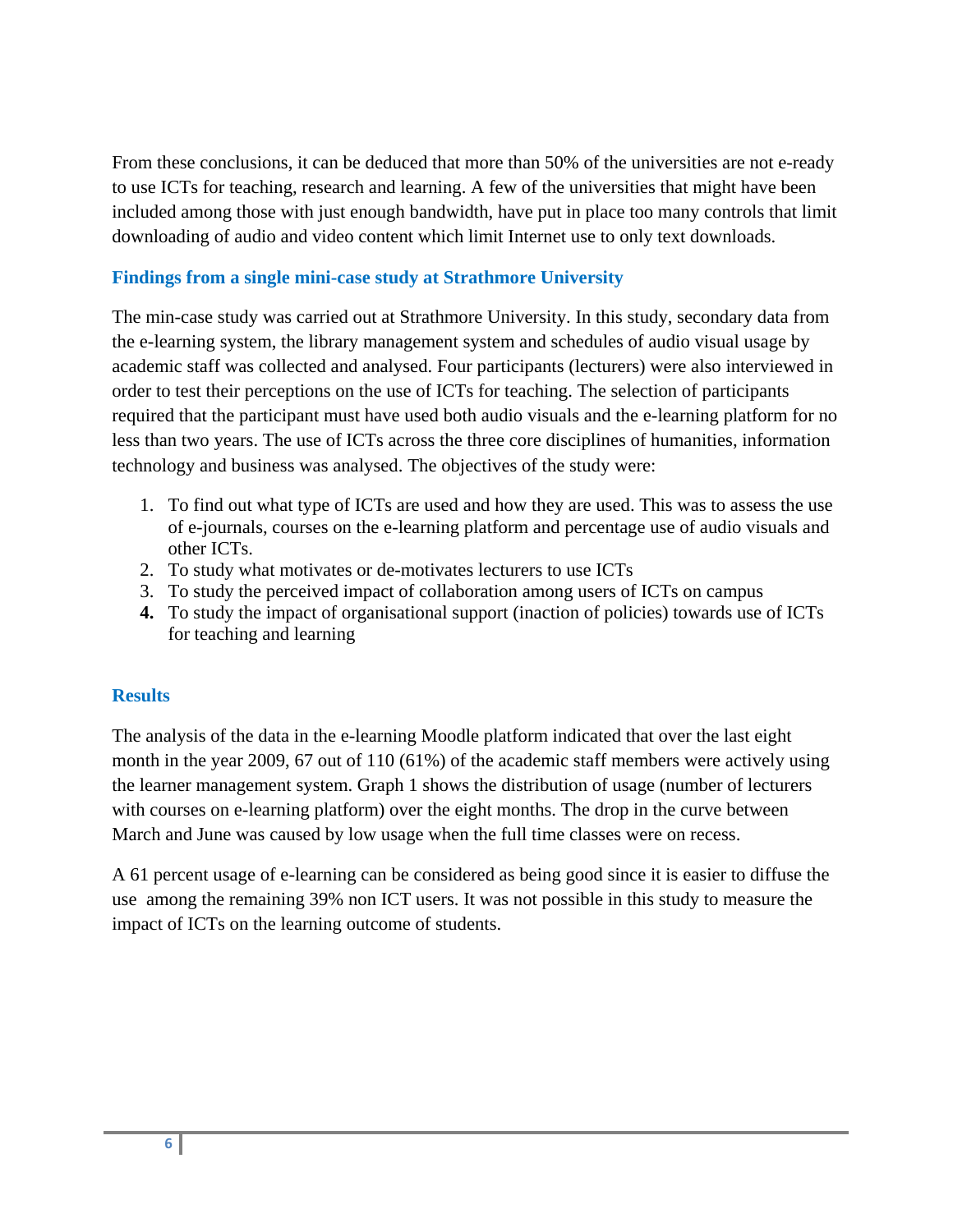

Graph 1: Lecturer use of e-learning over the first eight months of 2009

The e-learning was mainly used to post notes, manage quizzes, process timed and un-timed assignments uploaded by students, post reading references, run learner forums on specific topics, send e-mails to students, upload rated learning journals, use blogs for collaborative learning and post announcements. Two of the participants said they used short text messages (SMS) to communicate with their students.

It was also identified that lecturers were either not conversant or did not see the importance of using web based ICT options such as podcasting, blogs, wikis, facebook and other web applications. One participant said he would have used web based ICTs if only he had been trained on how to use them. Other participants did not use other web based tools since they preferred a single point of meeting their students where all the resources are hosted and accessed. Having to move between different hosting portals such as facebook, blogs, wikis caused confusion among students and wasted time. They therefore preferred the single Moodle portal for teaching.

It was also learned that a good number of the lecturers use audio visuals to teach in their classes. The studied noted that 72 out of 110 (65%) of lectures use audio visuals to teach which is a 17% increase from previous semester. Graph 2 shows the use of audio visuals across faculties.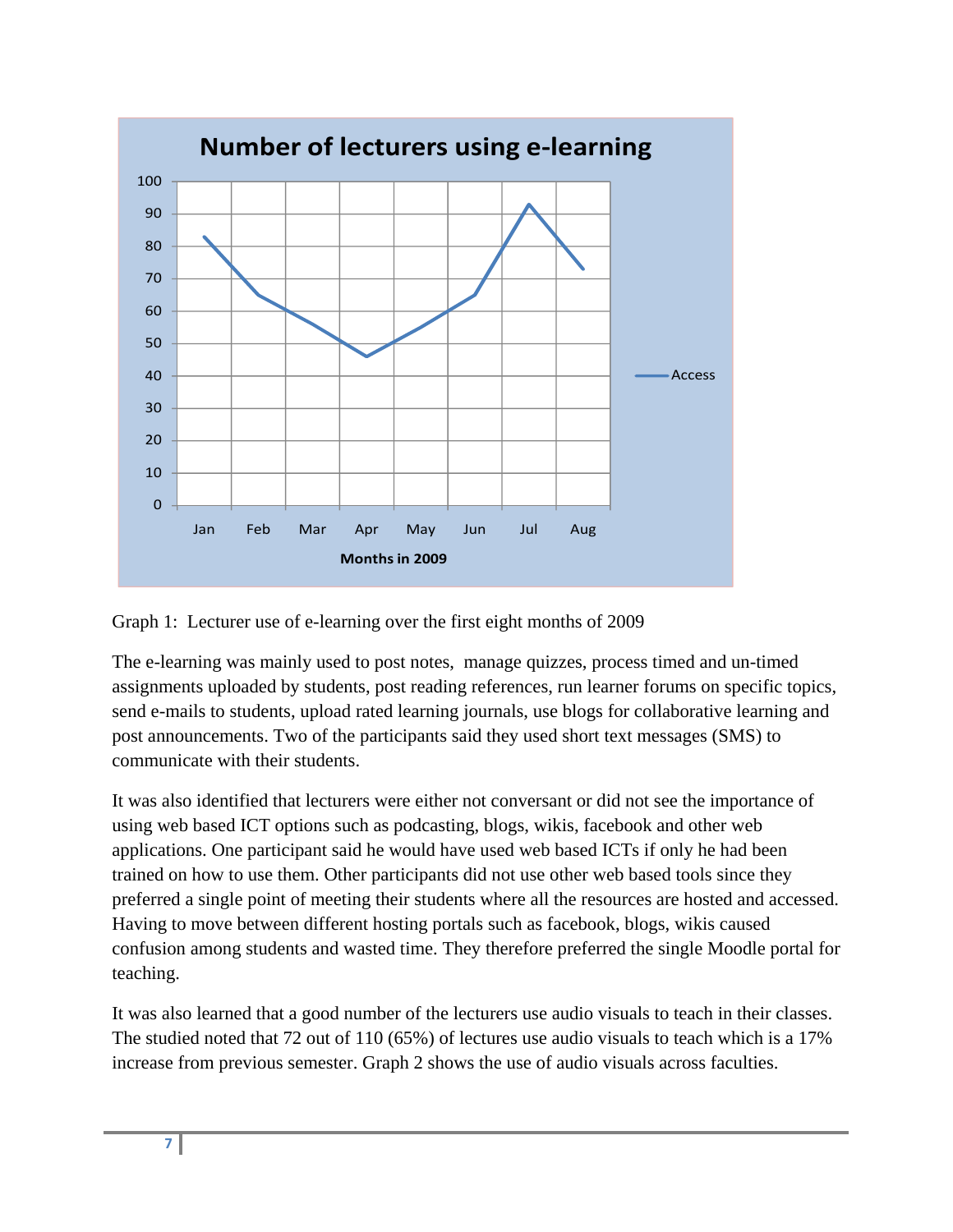

Graph 2: Faculty use of audio visuals at Strathmore University

**Key:- IT**:- Information Technology, **SOA:-** School of Accountancy, **IHEDS**:- Institute of Humanities Education and Development Studies, **STH**:- School of Tourism and Hospitality

Analysis of the data from the library management system indicated that Strathmore University has registered with 28 e-databases

(http://peri.inasp.info/peri/peri.pl?cid=23&pid=&iid=6293&do=view\_resources).

Lecturer and student access to e-content was low, with EBSCO one of the most accessed databases showing 2942 searches with 648 full text down loads over the month of July 2009. However, institutional collection and analysis of data from other databases was not available. If one assumed that this is only access by the teaching staff then there were 646/110 (6) full text downloads per lecturer per month and 2942/110 (27) searches per lecturer per month. This narrows down to less than a single search per day per lecturer.

Different participants had different motivational reasons for using ICTs but in general the participants felt that ICTs are more convenient to use in delivery of their course content and that ICTs encouraged students to read on their own (learning outside the classroom). Use of audio visuals help clarify issues such as pronunciation from those with strong accents while e-learning brings about a higher level of interactivity where more students can contribute to a topic in a forum. Two of the participants felt that students that take classes in humanities found it easier to apply what they learn when ICTs are used as opposed to those from other disciplines. ICTs also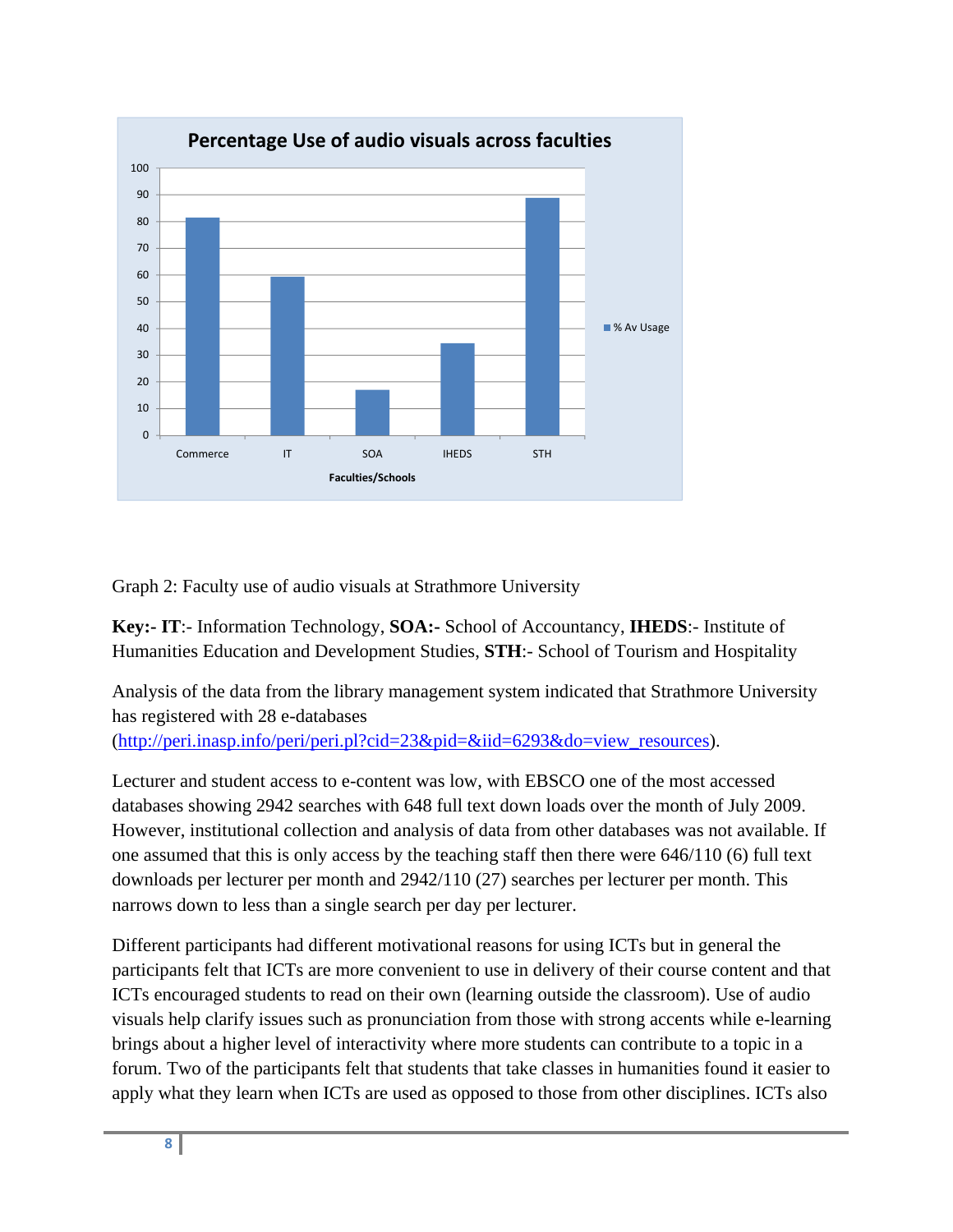motivate and create interest in the learners (helps avoid the monotony of continuous two hour lectures).

Contrary to the belief that students often resist the use of ICTs, a participant from the humanities courses commented that most students preferred those classes that blended ICTs with the traditional methods of teaching:

*At the beginning of each semester, every student in my class starts to work on a self directed journal that I rate every week. I also use discussion forums to complement my teaching but always have to monitor the discussions in these forums. By the end of the semester, I often notice great improvement in my students' abilities to think out of the box and become more independent learners. When I ask them which mode of delivery they preferred, most of them chose the use of ICTs.*

All the four participants interviewed felt there was very little interaction among users of ICTs on campus to share experience and encourage each other. They felt that the rate of diffusion of use of ICTs would be higher if a forum was created to discuss experiences and challenges while supporting each other and encourage those who have not yet adapted to using ICTs to teach.

Participants said they are sometimes discouraged and de-motivated to use ICTs for teaching because of the unstable Internet connectivity and low speeds, viruses in computers for students and teaching staff. The participants also said that some students tend to miss classes once they realise they have the material they require on the e-learning platform. It was also pointed out that uncontrolled use of ICTs reduces the level of creativity where many students copy and paste content from the Internet into their assignments. This level of plagiarism is hard to detect since the university has not yet acquired an anti-plagiarism software. The computer to student ratio is still low which makes it hard for students to access computers for self learning.

Participants agreed that learners often reject or resist the use of ICTs if lecturers use them to simply rush through the syllabus content or if so much content is dumped to students without appropriate feedback or evaluation of learning outcomes. Learners may also get discouraged if there is no time set aside to reflect on taught content or if students are unable to connect to the resource away from campus. Lack of support from the IT team and appropriate training has also hindered the use of ICTs by some non IT lecturers.

Some participants felt that institutional policies on the use of ICTs will have a positive impact if lecturers view the policies as being supporting to the way they work with ICTs rather than being presented as punitive. A participant said that a policy that recognized the use of ICT for teaching and learning and promoted lecturers based on this indicator would go a long way to enhance its acceptance. It was also noted that the current curriculum did not favour the use of ICTs since it is rigid with pre-determined structures that indicate 70% weighting for the final 2 hour written exam while only 30% is allocated to course work covered throughout the semester.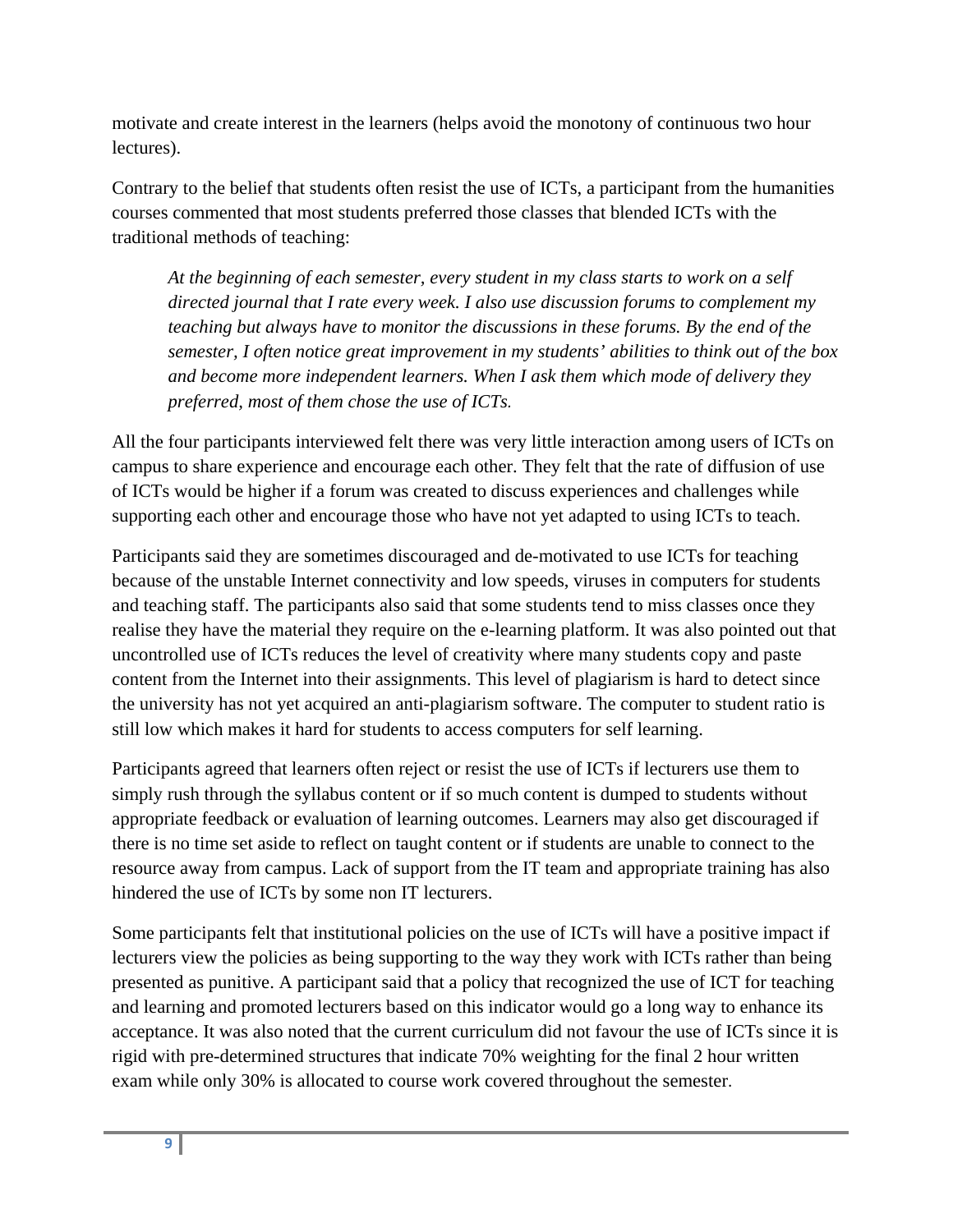### **Conclusion**

The use of ICTs for teaching and learning may become a reality in Kenya when higher education institutions get ready to use therm. This will require proper network infrastructures, increased computer to student ratios, good Internet connectivity speeds with high availability as well as technical support for the users. The commitment being shown by the government of Kenya to improve Internet connectivity at reduced costs is a move in the right direction towards making the use of ICTs for teaching a reality. However, for HEIs to be able to benefit from this initiative, they need to set appropriate strategies on why they wish to invest in ICTs for teaching since use of ICTs do not necessarily improve learning outcomes.

The mini-study showed that students are willing to adapt and use ICTs for learning but institutions are slow to implement them and lecturer are slow to adapt to their use. Lecturers prefer an all inclusive learner management system that will offer blogs, e-mail, wikis, podcasts and other web applications to avoid disrupting students' attention.

There is need for a change in the curriculum to integrate the use of ICTs in teaching and learning while at the same time enhance policies that recognise and award those whos use of ICTs for teaching.